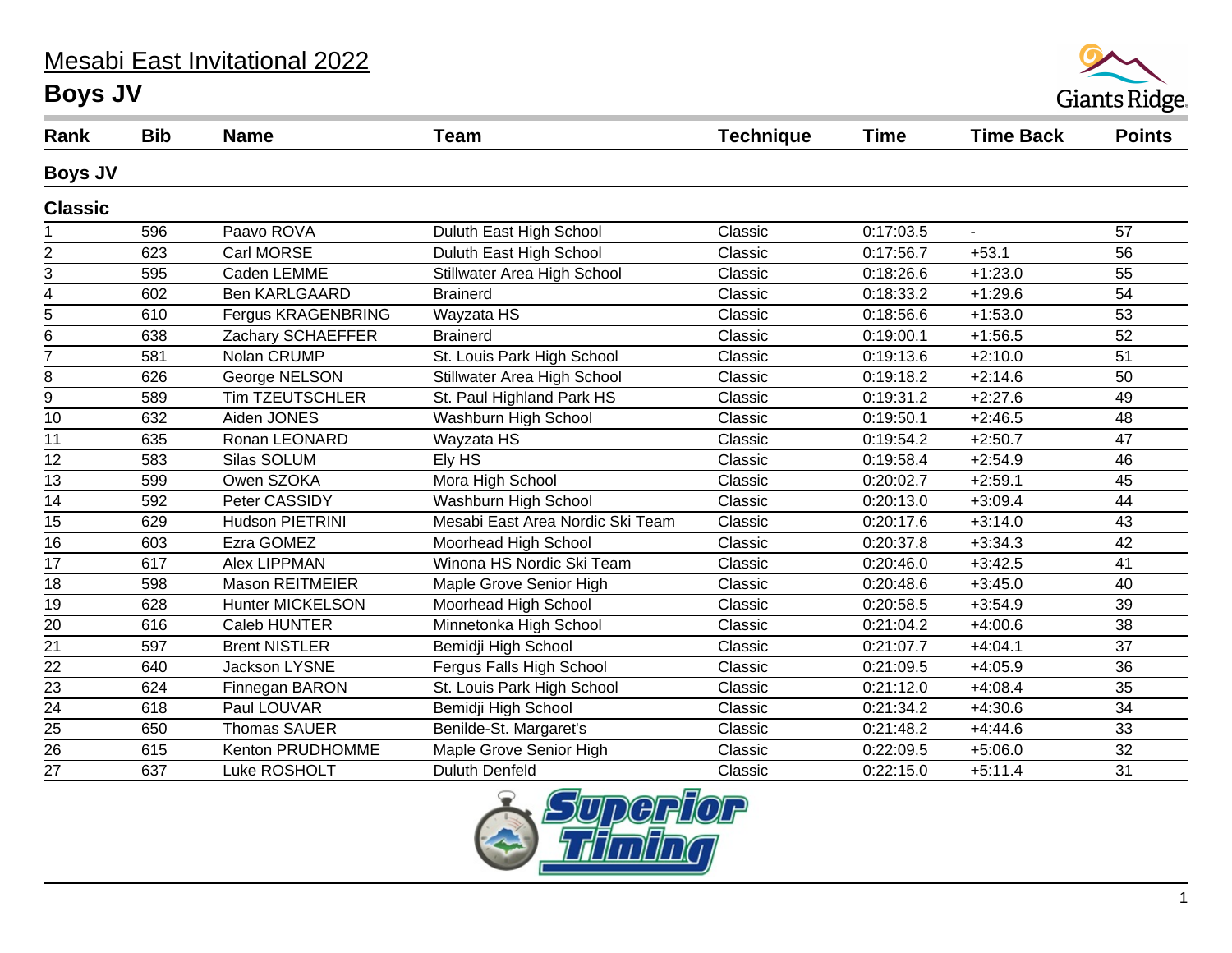## Mesabi East Invitational 2022 **Boys JV**



| Rank            | <b>Bib</b> | <b>Name</b>               | <b>Team</b>                       | <b>Technique</b>                  | <b>Time</b> | <b>Time Back</b> | <b>Points</b>           |
|-----------------|------------|---------------------------|-----------------------------------|-----------------------------------|-------------|------------------|-------------------------|
| 28              | 586        | <b>Colton CONVERSE</b>    | Alexandria Area High School       | 0:22:21.4<br>Classic              |             | $+5:17.8$        | 30                      |
| 29              | 645        | <b>Cooper MUNSCH</b>      | Orono High School                 | 0:22:32.9<br>$+5:29.3$<br>Classic |             |                  | 29                      |
| $\overline{30}$ | 634        | <b>Thomas ARCHER</b>      | Little Falls High School          | Classic                           | 0:22:42.8   | $+5:39.3$        | 28                      |
| $\overline{31}$ | 647        | Kent GERADS               | Benilde-St. Margaret's            | Classic                           | 0:22:50.9   | $+5:47.4$        | 27                      |
| $\overline{32}$ | 608        | <b>Ben LARSON</b>         | Mahtomedi High School             | Classic                           | 0:22:51.5   | $+5:48.0$        | 26                      |
| $\overline{33}$ | 639        | Isaiah VOGES              | St. Paul Highland Park HS         | Classic                           | 0:22:54.1   | $+5:50.5$        | 25                      |
| $\overline{34}$ | 641        | Orion CARTER              | Coon Rapids High School           | Classic                           | 0:22:58.1   | $+5:54.6$        | 24                      |
| 35              | 580        | Joey DUNN                 | Coon Rapids High School           | Classic                           | 0:23:23.5   | $+6:19.9$        | 23                      |
| $\overline{36}$ | 588        | Parker GRANT              | Little Falls High School          | Classic                           | 0:23:26.8   | $+6:23.2$        | 22                      |
| 37              | 614        | <b>Calais MICHAELSSON</b> | Minnetonka High School            | Classic                           | 0:23:27.3   | $+6:23.7$        | 21                      |
| $\overline{38}$ | 622        | <b>Ben HUDRLIK</b>        | Forest Lake High School           | Classic                           | 0:23:39.3   | $+6:35.7$        | 20                      |
| 39              | 591        | Myles RASMUSSEN           | Winona HS Nordic Ski Team         | Classic                           | 0:23:50.7   | $+6:47.1$        | 19                      |
| $\overline{40}$ | 585        | <b>Isaac SCHROEDER</b>    | <b>Duluth Denfeld</b>             | Classic                           | 0:24:02.9   | $+6:59.3$        | 18                      |
| 41              | 627        | Rutger VAN HEES           | Marshall Nordic Ski Team          | Classic                           | 0:24:17.6   | $+7:14.0$        | 17                      |
| $\overline{42}$ | 630        | <b>Thorin BROWN</b>       | Cloquet-Esko-Carlton              | Classic                           | 0:24:18.6   | $+7:15.0$        | 16                      |
| 43              | 649        | Reilly KOPP               | Spring Lake Park/St Anthony HS    | Classic                           | 0:24:24.3   | $+7:20.7$        | 15                      |
| $\overline{44}$ | 613        | Rudy HEROLD               | Roseville Area High School Nordic | Classic                           | 0:24:40.9   | $+7:37.3$        | 14                      |
|                 | 646        | <b>Nathaniel KOSBOB</b>   | Spring Lake Park/St Anthony HS    | Classic                           | 0:24:58.9   | $+7:55.4$        | 13                      |
| $\frac{45}{46}$ | 619        | Caleb CRAN                | White Bear Lake Area Schools      | Classic                           | 0:25:14.5   | $+8:11.0$        | 12                      |
| 47              | 636        | Ethan OSKAR               | Heritage/Providence Nordic        | Classic                           | 0:25:55.0   | $+8:51.4$        | 11                      |
| $\overline{48}$ | 644        | Aiden WARD                | Orono High School                 | Classic                           | 0:26:58.0   | $+9:54.5$        | 10                      |
| 49              | 631        | <b>Trey JOHNSON</b>       | Alexandria Area High School       | Classic                           | 0:27:05.6   | $+10:02.0$       | 9                       |
| $\overline{50}$ | 584        | <b>Dillen JAROS</b>       | Fergus Falls High School          | Classic                           | 0:27:18.3   | $+10:14.8$       | $\overline{8}$          |
| 51              | 601        | Anthony BERNDT            | Sartell/Cathedral Nordic          | Classic                           | 0:27:25.3   | $+10:21.7$       | $\overline{7}$          |
| $\overline{52}$ | 582        | <b>Hunter ZEHNECKER</b>   | Detroit Lakes High School         | Classic                           | 0:27:33.1   | $+10:29.5$       | $\,6$                   |
| 53              | 587        | <b>Trevor WALTON</b>      | White Bear Lake Area Schools      | Classic                           | 0:28:01.7   | $+10:58.2$       | 5                       |
| $\overline{54}$ | 643        | Ryan OSKAR                | Heritage/Providence Nordic        | Classic                           | 0:28:42.3   | $+11:38.8$       | $\overline{\mathbf{4}}$ |
| 55              | 651        | <b>Bruce FRIBORG</b>      | <b>TrekNorth High School</b>      | Classic                           | 0:30:08.9   | $+13:05.3$       | $\mathbf{3}$            |
| $\overline{56}$ | 607        | Amin FIFITA               | <b>Willmar Public Schools</b>     | Classic                           | 0:37:44.7   | $+20:41.1$       | $\overline{2}$          |
| 57              | 633        | <b>Brandon ZEPEDA</b>     | <b>Willmar Public Schools</b>     | Classic                           | 0:38:40.3   | $+21:36.7$       | $\mathbf{1}$            |